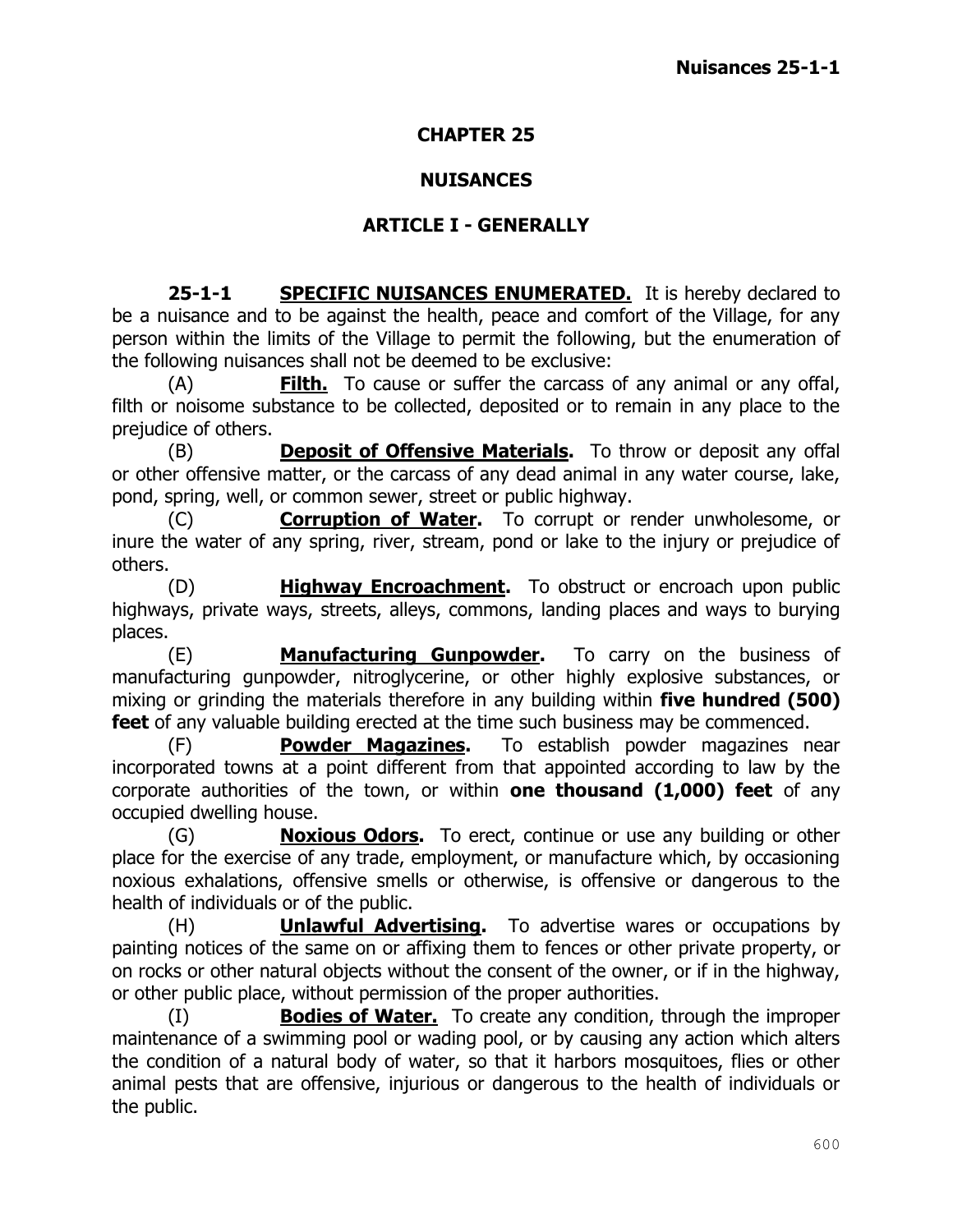(J) **Storing Debris.** To store, dump or permit the accumulation of debris, refuse, garbage, trash, tires, buckets, cans, wheelbarrows, garbage cans or other containers in a manner that may harbor mosquitoes, flies, insects, rodents, nuisance birds or other animal pests that are offensive, injurious and dangerous to the health of individuals or the public.

(K) **Discarded Materials.** To permit concrete bases, discarded machinery and materials to remain around any oil or gas well or to fail to fill any holes, cellars, slush pits and other excavations made in connection with any such well or to restore the surface of the lands surrounding any such well to its condition before the drilling of any such well, upon abandonment of any such oil or gas well.

(L) **Underground Wells.** To permit any salt water, oil, gas or other wastes from any well drilled for oil, gas or exploratory purposes to escape to the surface, or into a mine or coal seam, or into any underground fresh water supply or from one underground stratum to another.

(M) **Harassment.** To harass, intimidate or threaten any person who is about to sell or lease or has sold or leased a residence or other real property, or is about to buy or lease, or has bought or leased a residence or other real property when the harassment, intimidation, or threat relates to a person's attempt to sell, buy or lease a residence, or other real property, or refers to a person's sale, purchase or lease of a residence or other real property.

(N) **Business.** To establish, maintain, and carry on any offensive or unwholesome business within the limits of the Village or within the distance of **one and one-half (1 ½) miles** of the limits.

(O) **Filthy Premise Conditions.** To keep or suffer to be kept in a foul, offensive, nauseous or filthy condition, any chicken coop, cow barn, stable, cellar, vault, drain, privy, sewer, or sink upon any premises belonging to or occupied by any person, or any railroad car, building, yard, grounds, and premises belonging to or occupied by any person.

(P) **Expectorate.** To expectorate on any public sidewalk or street, or other public building or floor or walk of any public vehicle or hall.

(Q) **Litter on Streets.** It shall be unlawful for any person to deposit or allow trash, paper, cardboard, wire, dirt, rock, stone, glass, brick, lumber, wood or litter of material objects of any size or description to fall upon the streets of the Village from any moving vehicle, or to be thrown from a moving vehicle, or to throw from a moving vehicle and to remain thereon.

(R) **Accumulation of Junk And Trash.** To deposit or pile up any rags, old rope, paper, iron, brass, copper, tin, aluminum, ashes, garbage, refuse, hazardous waste, plastic, brush, litter, weeds, slush, lead, glass bottles or broken glass upon any lot, piece or parcel of land or upon any public or private alley, street or public way within the Village.

(S) **Rodents.** To cause or permit any condition or situation to exist that shall attract, harbor or encourage the infestation of rodents.

(T) **Bringing Nuisances into the Village.** To bring into the Village or keep therein for sale or otherwise, either for food or for any other purpose, any dead or live animal or any matter, substance, or thing which shall be a nuisance or which shall occasion a nuisance in the Village, or which may or shall be dangerous or detrimental to health.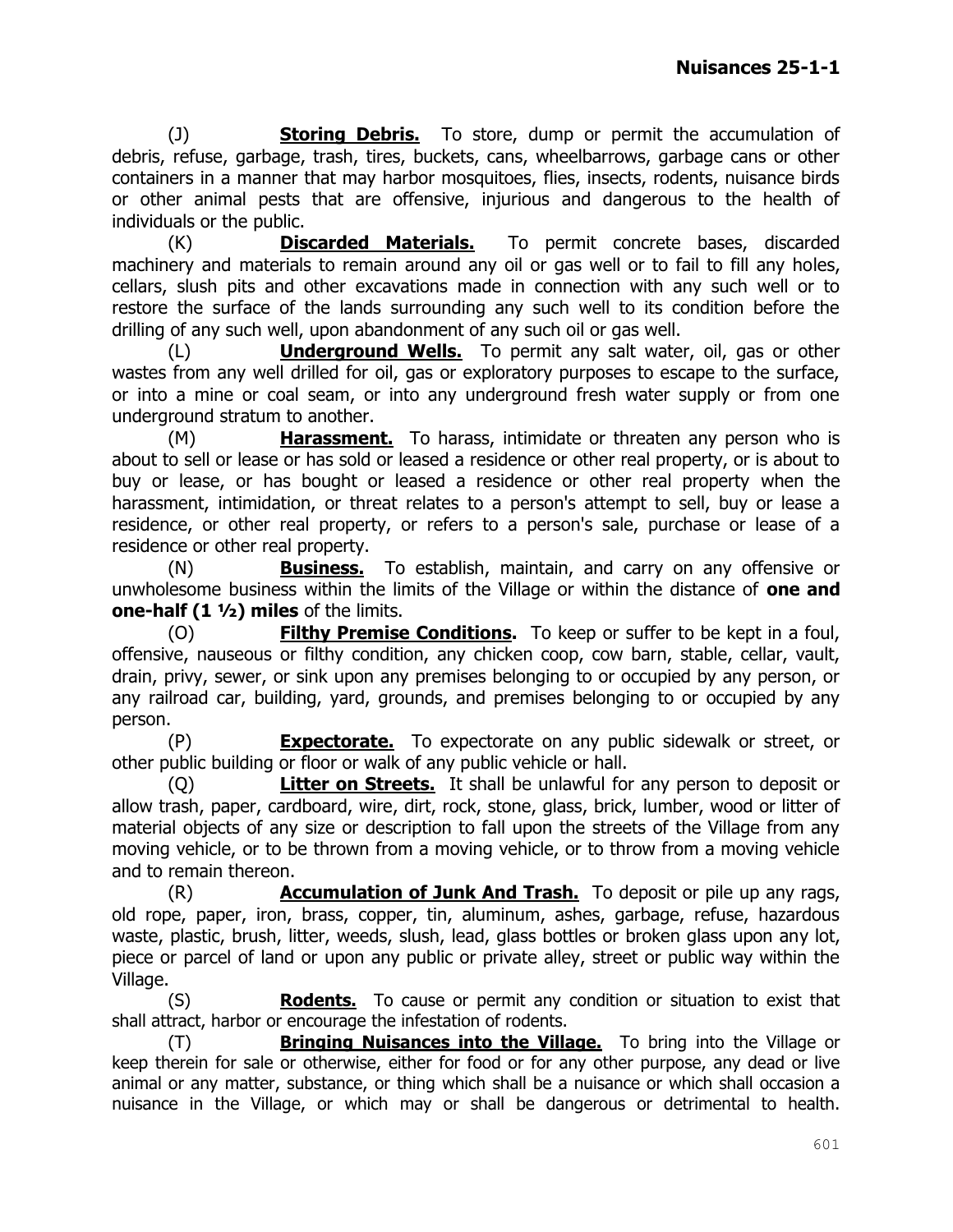**Offensive Liquids.** To keep any nauseous, foul or putrid liquid or substance or any liquid or substance likely to become nauseous, foul, offensive, or putrid, nor permit any such liquid to be discharged, placed, thrown, or to flow from or out of any premise into or upon any adjacent premises or any public street or alley, nor permit the same to be done by any person connected with the premises.

(V) **Generally.** To commit any offense which is a nuisance according to the common law of the land or made such by statute of the State.

**25-1-2 NUISANCES DETRIMENTAL TO HEALTH GENERALLY.** No building, vehicle, structure, receptacle, yard, lot, premise, or part thereof shall be made, used, kept, maintained or operated in the Village if such use, keeping, and/or maintenance of same shall be dangerous to health.

**25-1-3 NOTICE TO ABATE.** Whenever the Police Chief or his designated representative finds that a nuisance exists, he shall direct the Village Clerk to mail (certified) to the party responsible for the nuisance and to the party on whose property the nuisance exists a written notice ordering that the nuisance be abated within a reasonable time. The notice to abate shall contain:

(A) A description of what constitutes the nuisance;

(B) The location of the nuisance;

(C) A statement of what condition or state of affairs must be achieved in order for the nuisance to be deemed abated;

(D) A statement suggesting how such abatement might be accomplished;

(E) The date by which abatement must be completed;

(F) The date by which a request for a hearing must be filed and a statement of the procedure for so filing;

(G) A statement indicating that if the nuisance is not abated by the date prescribed this Municipality will abate the nuisance and assess the costs against the property and/or impose a fine.

### **25-1-4 ABATEMENT OF NUISANCE BY VILLAGE; UNKNOWN**

**OWNER.** It shall be the duty of the Chief of Police to proceed at once upon the expiration of the time specified in the notice to cause such nuisance to be abated, provided, however, that whenever the owner, occupant, agent, or person in possession or control of any premises in or upon which any nuisance may be found is unknown or cannot be found, the Chief of Police shall proceed to abate such nuisance without notice. In either case, the expense of such abatement shall be paid by the person who may have created or suffered such nuisance to exist, in addition to any penalty or fine.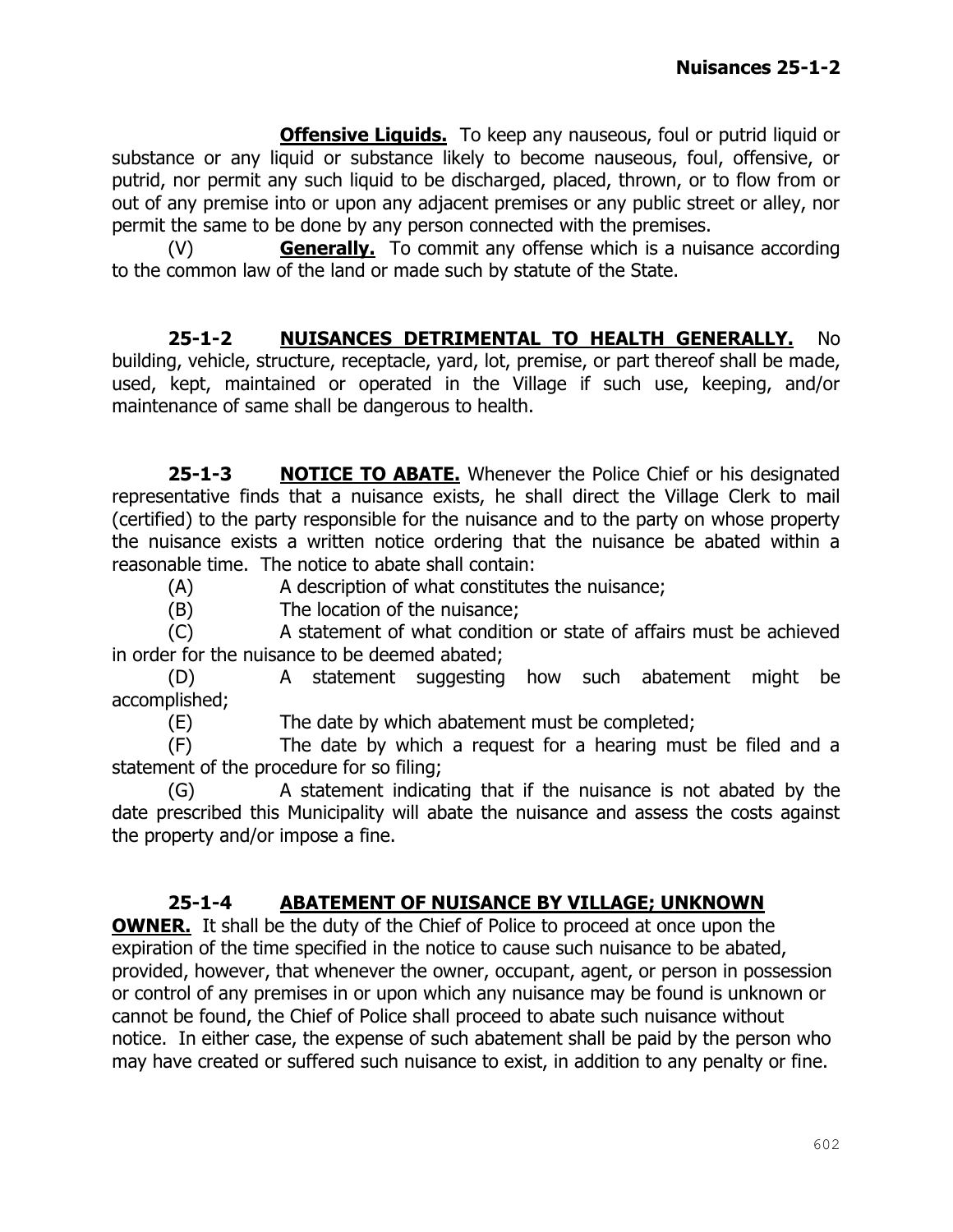**25-1-5 FAILURE TO COMPLY WITH NOTICE.** If the person notified to abate a nuisance shall neglect or refuse to comply with the requirements of such notice by abating such nuisance within the time specified, such person shall be guilty of a Class Five (5) Ordinance Violation as provided in **Section 1-1-20** of this Code.

**25-1-6 ABATEMENT.** It shall be the duty of the designated authority to proceed at once upon the expiration of the time specified in the notice to cause such nuisance to be abated, provided, however, that whenever the owner, occupant, agent, or person in possession or control of any premises in or upon which any nuisance may be found is unknown or cannot be found, the designated authority shall proceed to abate such nuisance without notice. In either case, the expense of such abatement shall be collected from the person who may have created or suffered such nuisance to exist, in addition to any penalty or fine.

**25-1-7 LIEN.** Any charges incurred by the Village, including reasonable attorneys' fees and court costs, and all labor, materials and other services furnished to abate any nuisances pursuant to this Chapter, shall be a lien upon the premises from which the nuisance was abated. A statement representing the cost and expense incurred or payable for the service shall be presented to the owner of such premises. If this bill is not paid within **thirty (30) days** of submission of the bill, a notice of lien of the cost and expense thereof incurred by the Village shall be recorded in the following manner:

(A) A description of the real estate sufficient for identification thereof.

(B) The amount of money representing the cost and expenses incurred are payable for the abatement of the nuisance.

(C) The date or dates when said cost and expense was incurred by the Village.

(D) Such notice of lien shall be filed within **sixty (60) days** after the cost and expenses have been so incurred.

**25-1-8 PAYMENT.** Notice of such lien claim shall be mailed to the owner of the premises if his address is known. Upon payment of the cost and expense after notice of lien has been filed, the lien shall be released by the Village or person in whose name the lien has been filed and the release shall be filed of record in the same manner as filing notice of the lien.

25-1-9 **FORECLOSURE OF LIEN.** Property subject to a lien for unpaid nuisance abatement charges shall be sold for non-payment of the same and the proceeds of such sale shall be applied to pay the charges after deducting costs, as is the case in the foreclosure of statutory liens.

**(See 65 ILCS Sec. 5/11-60-2 and 720 ILCS Secs. 5/47-5; 5/47-10 and 5/47-15)**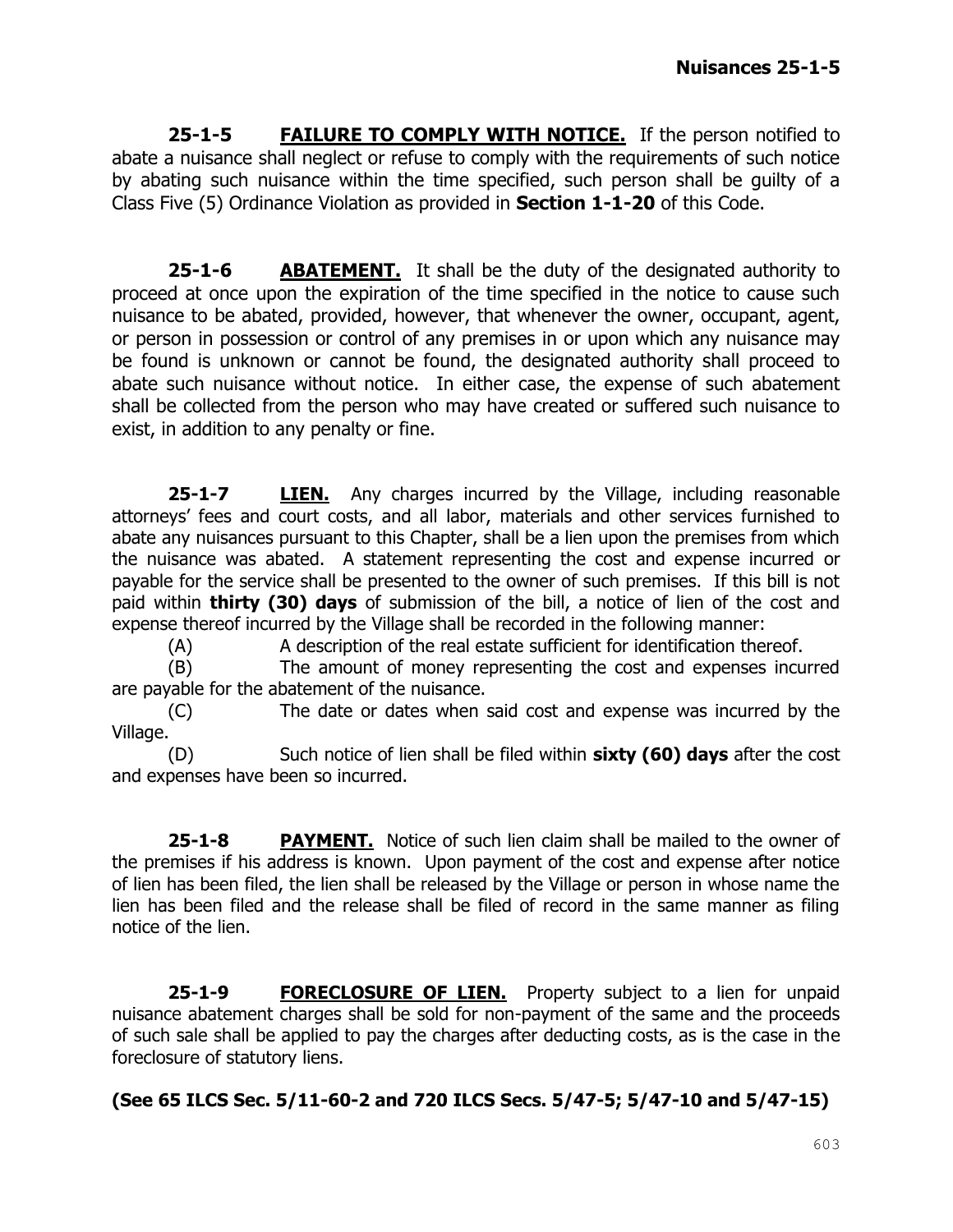#### **ARTICLE II - WEEDS**

**25-2-1 DEFINITION. "Weeds"** as used in this Code shall include, but not be limited to the following:

Burdock, Ragweed (giant), Ragweed (common), Thistle, Cocklebur, Jimson, Blue Vervain, Common Milk Weed, Wild Carrot, Poison Ivy, Wild Mustard, Rough Pigweed, Lambsquarter, Wild Lettuce, Curled Dock, Smartweeds (all varieties), Poison Hemlock, Wild Hemp and Johnson Grass and all other noxious weeds as defined by the statutes of the State of Illinois.

**25-2-2 HEIGHT.** It shall be unlawful for anyone to permit any weeds, grass, or plants, other than trees, bushes, flowers or other ornamental plants, to grow to a height exceeding **eight (8) inches** anywhere in the Village. Any such plants or weeds exceeding such height are hereby declared to be a nuisance.

**25-2-3 NOTICE.** The Police Department or any other person so designated by the Mayor or Village Board may issue a written notice for removal of weeds or grass. Such weeds or grass shall be cut by the owner or occupant within **five (5) days** after such notice has been duly served.

**25-2-4 SERVICE OF NOTICE.** Service of the notice provided for herein may be effected by handing the same to the owner, occupant, or lessee of the premises, or to any member of his household of the age of **fifteen (15) years** or older found on the premises or by mailing such notice to the last known residence address of the owner; provided that if the premises are unoccupied and the owner's address cannot be obtained, then the notice may be served by posting the same upon the premises.

**25-2-5 ABATEMENT.** If the person so served does not abate the nuisance within **five (5) days,** the Village may proceed to abate such nuisance, keeping an account of the expense of the abatement and such expense shall be charged and paid by such owner or occupant.

**25-2-6 LIEN.** Charges for such weed removal shall be a lien upon the premises. A bill representing the cost and expense incurred or payable for the service shall be presented to the owner. If this bill is not paid within **thirty (30) days** of submission of the bill, a notice of lien of the cost and expenses thereof incurred by the Village shall be recorded in the following manner: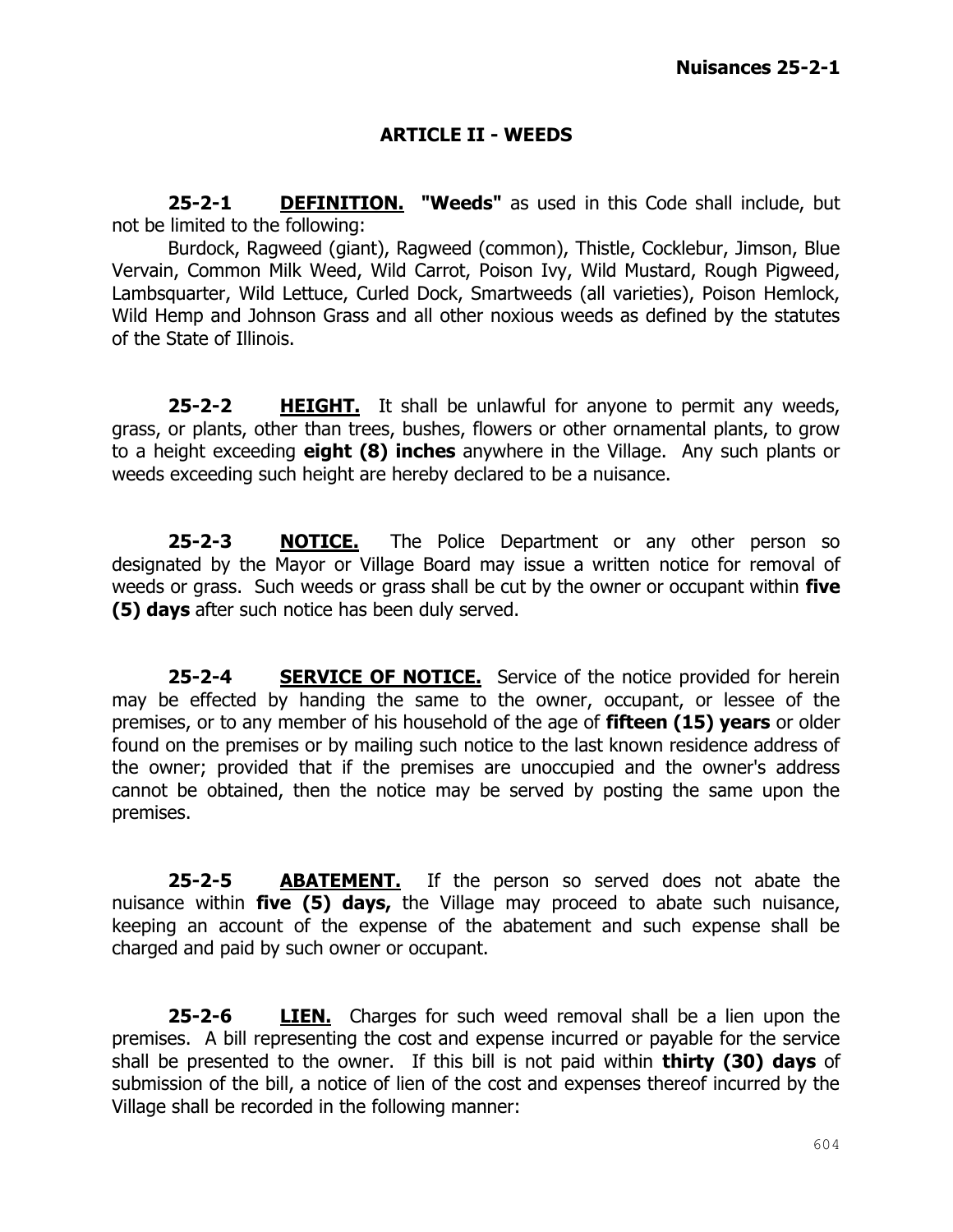(A) A description of the real estate sufficient for identification thereof.

(B) The amount of money representing the cost and expense incurred or payable for the service.

(C) The date or dates when said cost and expense was incurred by the Village, and shall be filed within **sixty (60) days** after the cost and expense is incurred.

**25-2-7 PAYMENT.** Notice of such lien claim shall be mailed to the owner of the premises if his address is known. Upon payment of the cost and expense after notice of lien has been filed, the lien shall be released by the Village or person in whose name the lien has been filed and the release shall be filed of record in the same manner as filing notice of the lien. All lien and release filing fees shall be paid by the owner of the property.

**25-2-8 FORECLOSURE OF LIEN.** Property subject to a lien for unpaid weed cutting charges shall be sold for non-payment of the same and the proceeds of such sale shall be applied to pay the charges after deducting costs, as is the case in the foreclosure of statutory liens. Such foreclosure shall be in the name of the Village after the lien is in effect for **sixty (60) days.** 

### **(See 65 ILCS Secs. 5/11-20-6 and 5/11-20-7)**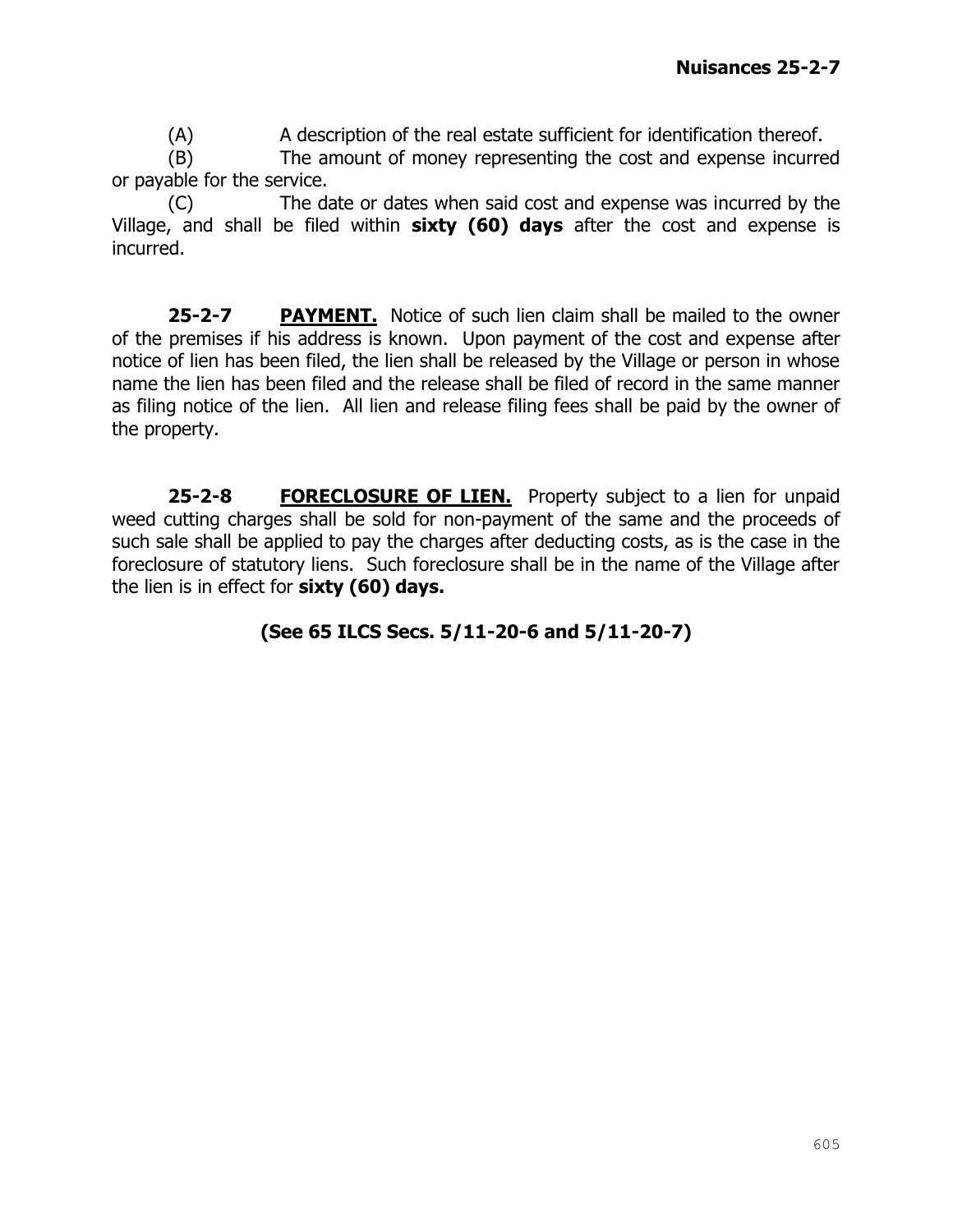#### **ARTICLE III - GARBAGE AND DEBRIS**

**25-3-1 ACCUMULATION PROHIBITED.** No person shall permit any garbage or trash to accumulate on their premises or private property. It is hereby declared to be a nuisance and it shall be unlawful for the owner or occupant of real estate to refuse or neglect to remove the garbage or debris.

**25-3-2 NOTICE TO PERSON.** The Mayor, Chief of Police, or the Mayor's designated representative may issue a written notice for removal of garbage or debris. Such garbage or debris shall be removed by the owner or occupant within **five (5) days** after such notice has been duly served.

**25-3-3 SERVICE OF NOTICE.** Service of notice provided for herein may be effected by handing of the same to the owner, occupant, or lessee of the premises, or to any member of his household of the age of **fifteen (15) years** or older found on the premises or by mailing such notice to the last known residence address of the owner; provided that if the premises are unoccupied and the owner's address cannot be obtained, then the notice may be served by posting the same upon the premises.

**25-3-4 ABATEMENT.** If the person so served does not abate the nuisance within **five (5) days**, the Village may proceed to abate such nuisance, keeping an account of the expense of the abatement and such expense shall be charged and paid by such owner or occupant.

**25-3-5 LIEN.** Charges for such removal shall be a lien upon the premises. A bill representing the cost and expense incurred or payable for the service shall be presented to the owner. If this bill is not paid within **thirty (30) days** of submission of the bill, a notice of lien of the cost and expenses thereof incurred by the Village shall be recorded in the following manner:

(A) A description of the real estate sufficient for identification thereof.

(B) The amount of money representing the cost and expense incurred or payable for the service.

(C) The date or dates when said cost and expense was incurred by the Village and shall be filed within **sixty (60) days** after the cost and expense is incurred.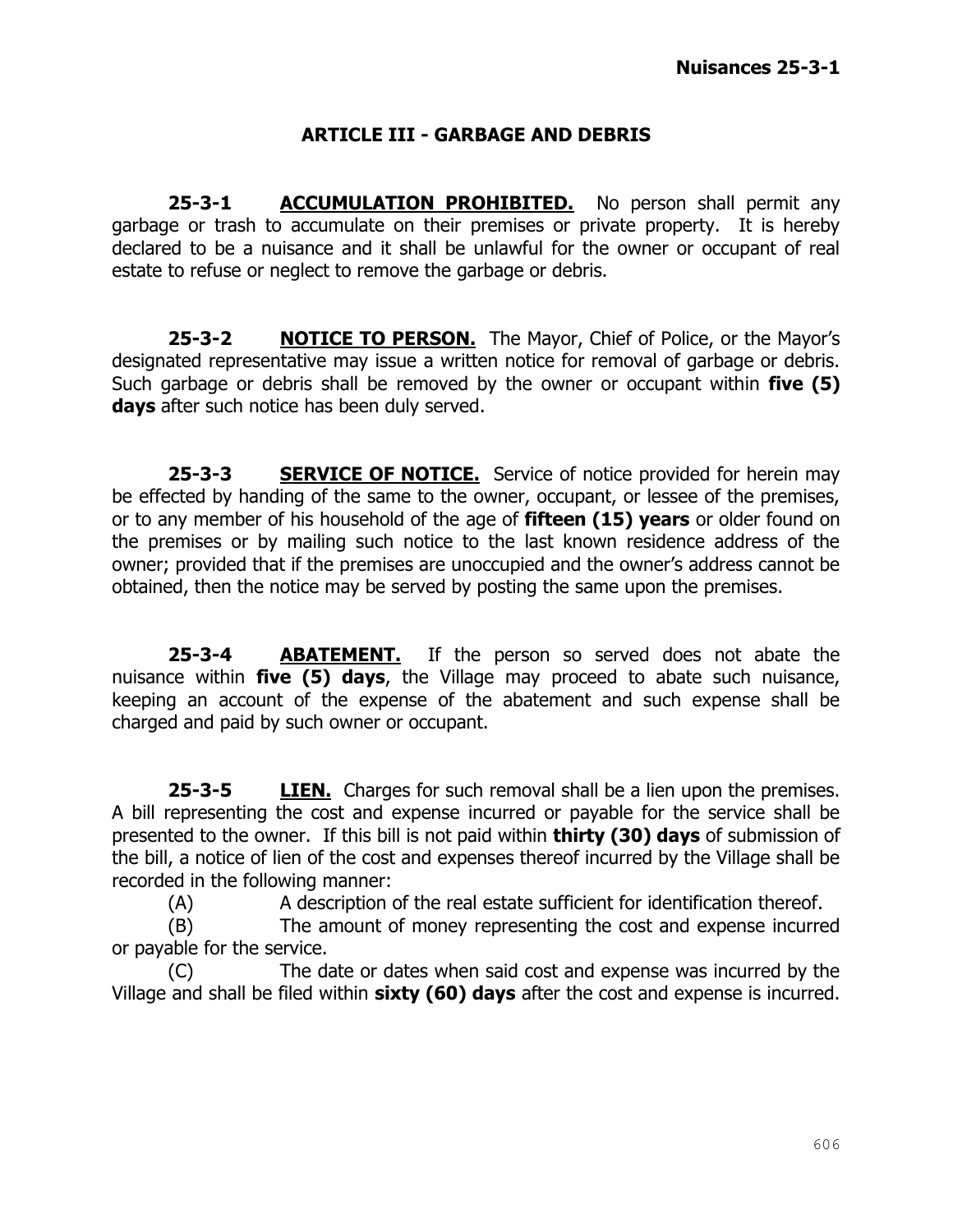**25-3-6 PAYMENT.** Notice of such lien claim shall be mailed to the owner of the premises if his address is known. Upon payment of the cost and expense after notice of lien has been filed, the lien shall be released by the Village or person in whose name the lien has been filed and the release shall be filed of record in the same manner as filing notice of the lien.

**25-3-7 FORECLOSURE OF LIEN.** Property subject to a lien for unpaid charges shall be sold for non-payment of the same, and the proceeds of such sale shall be applied to pay the charges after deducting costs, as is the case in the foreclosure of statutory liens. Such foreclosure shall be in the name of the Village, after lien is in effect for **sixty (60) days**. Suit to foreclose this lien shall be commenced within **two (2) years** after the date of filing notice of lien. **(See 65 ILCS Sec. 5/11-20-13)**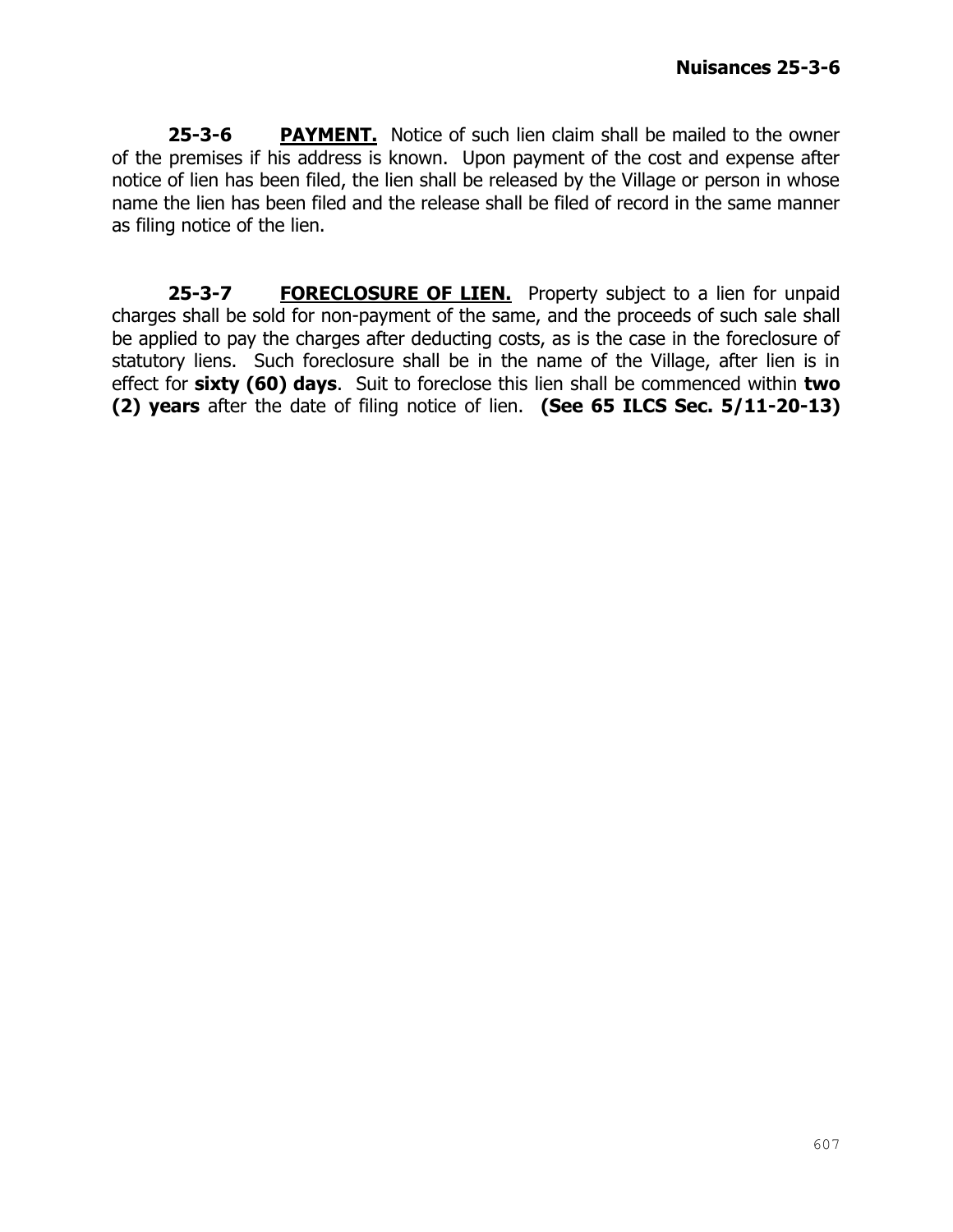#### **ARTICLE IV - INOPERABLE MOTOR VEHICLE**

**25-4-1 DEFINITIONS.** For the purpose of this Code, the following term(s) shall have the meanings ascribed to them as follows:

**"INOPERABLE MOTOR VEHICLES"** shall mean any motor vehicle which, for a period of at least **seven (7) days**, the engine, wheels or other parts have been removed, or on which the engine, wheels or other parts have been altered, damaged or otherwise so treated that the vehicle is incapable of being driven under its own motor power. "Inoperable Motor Vehicle" shall not include a motor vehicle which has been rendered temporarily incapable of being driven under its own motor power in order to perform ordinary service or repair operations.

**25-4-2 DECLARATION OF NUISANCE.** All inoperable motor vehicles, whether on public or private property in view of the general public, are hereby declared to be a nuisance.

**25-4-3 NOTICE TO OWNER.** The Police Department shall notify the owner of the motor vehicle, informing him that he shall dispose of any inoperable vehicles under his control. If the owner fails to dispose of said inoperable vehicle(s) after **seven (7) days** from the issuance of the notice, the Police Department may authorize a towing service to remove and take possession of the inoperable vehicle or parts thereof.

**25-4-4 EXCLUSIONS.** Nothing in this Article shall apply to any motor vehicle that is kept within a building when not in use, to operable historic vehicles over **twenty-five (25) years** of age, or to a motor vehicle on the premises of a licensed business engaged in the wrecking or junking of motor vehicles. **(See 65 ILCS Sec. 5/11-40-3)**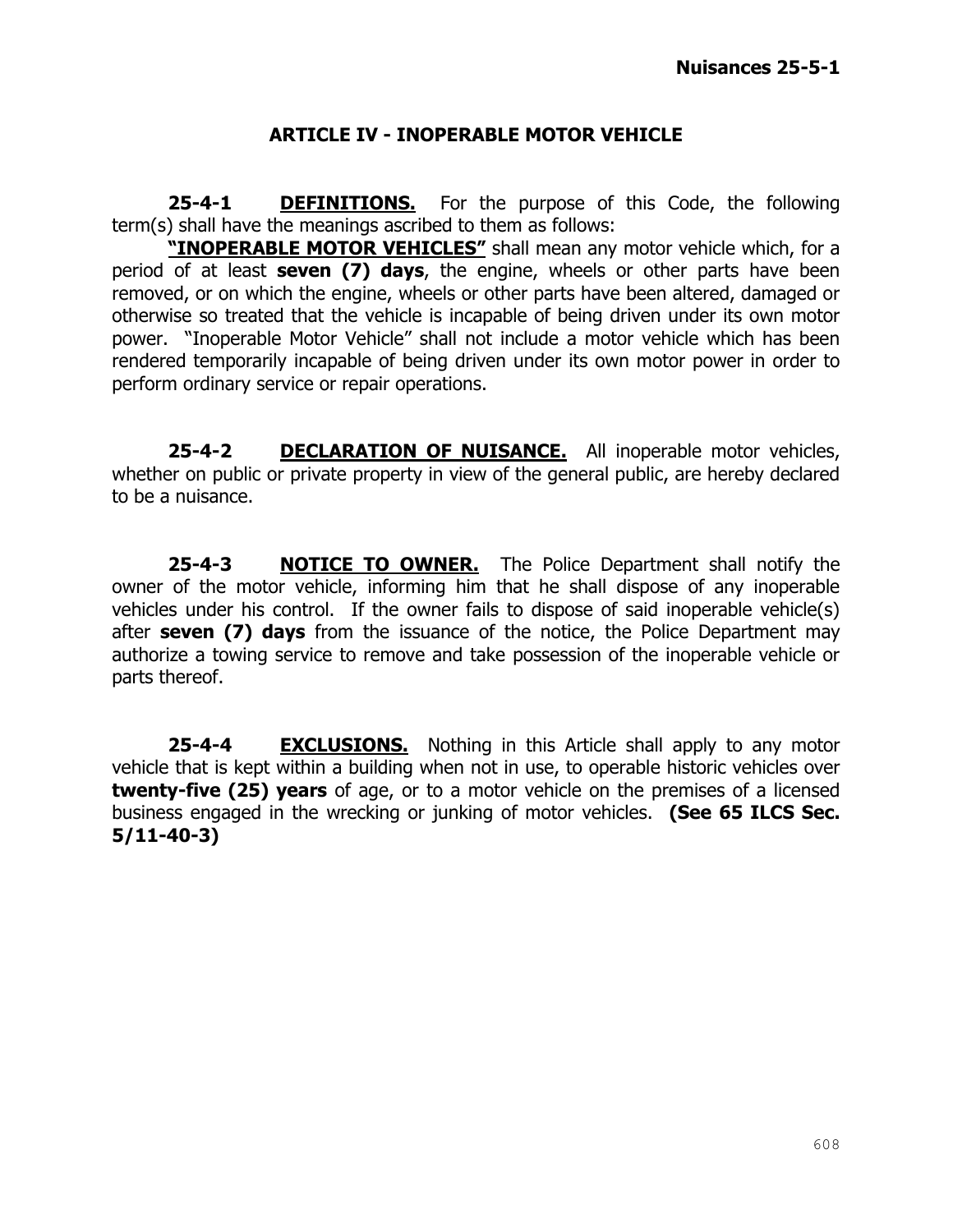#### **ARTICLE V - DANGEROUS AND UNSAFE PROPERTIES**

25-5-1 **ADOPTION BY REFERENCE.** The Village may demolish, repair, or enclose or cause the demolition, repair, or enclosure of dangerous and unsafe buildings or uncompleted and abandoned buildings within the Village and may remove or cause the removal of garbage, debris, and other hazardous, noxious, or unhealthy substances or materials from those building. Therefor, the Village does hereby adopt by reference the applicable provisions of Chapter 65 of the Illinois Compiled Statutes, Sections 5/11-31-1 and 5/11-31-1.1 governing dangerous and unsafe buildings.

#### **ARTICLE VI - PENALTIES AND SPECIAL ASSESSMENT**

25-6-1 **SPECIAL ASSESSMENT.** In addition to any other method authorized by law, if (i) a property owner is cited with a Code violation under this Chapter, requiring the cutting of grass and weeds, the removal of garbage and debris, the removal of inoperable motor vehicles, or rodent and vermin abatement, (ii) noncompliance is found upon reinspection of the property after the due date for compliance with an order to correct the Code violation or with an order for abatement; (iii) costs for services rendered by the municipality to correct the Code violation remain unpaid at the point in time that they would become a debt due and owing the municipality, as provided in Chapter 65 of the Illinois Compiled Statutes, Section 5/11- 31-1.1 et seq., and (iv) a lien has been filed of record by the municipality in the office of the recording in the county in which the property is located, then those costs may be collected as a special assessment on the property pursuant to **65 ILCS 5/9-2-4.5**. Upon payment of the costs by the owner of record or persons interested in the property, the lien shall be released by the municipality and the release shall be filed of record in the same manner as the filing of notice of the lien.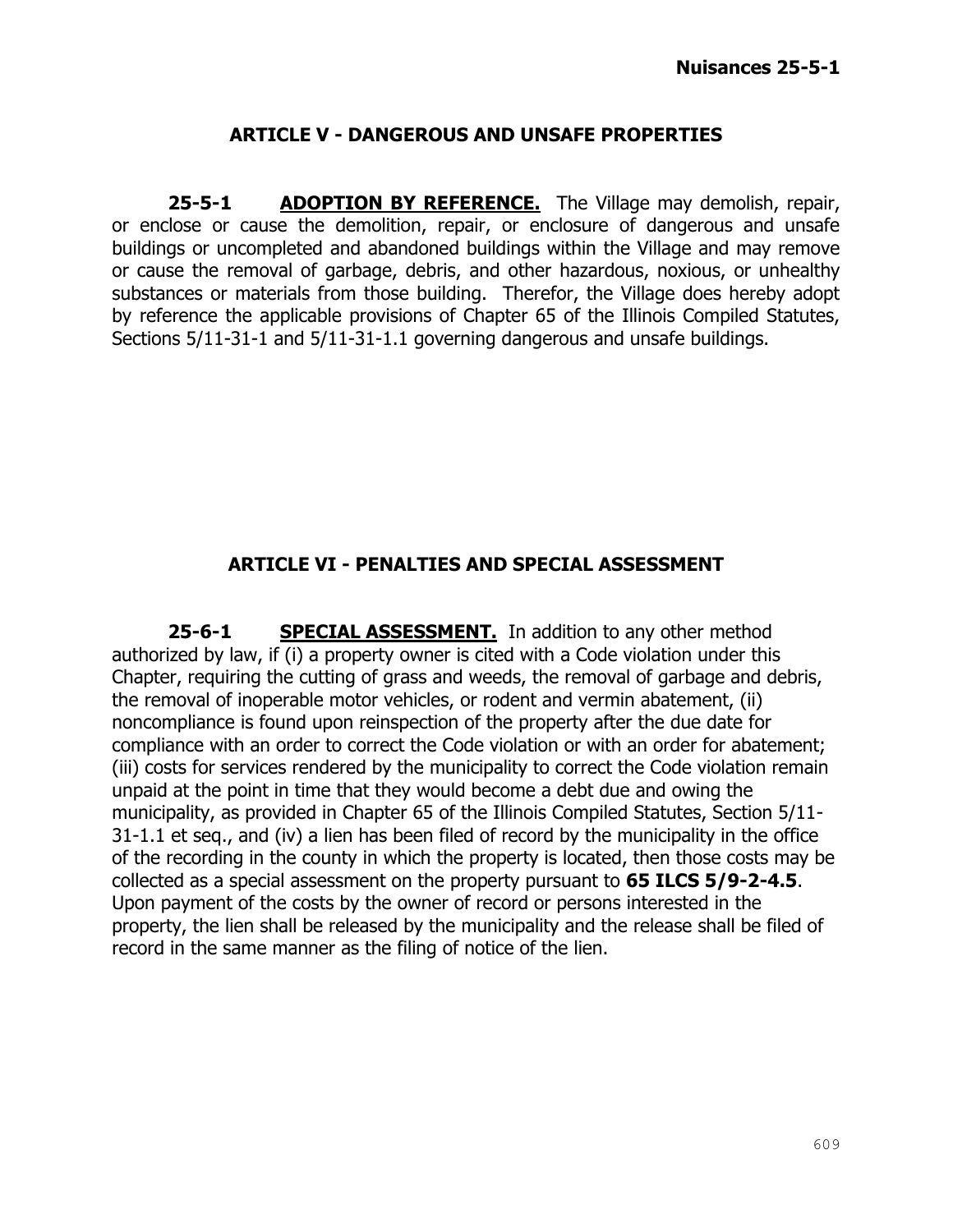## **NUISANCE VIOLATION NOTICE**

TO:

<u> 1990 - Johann Barbara, martin a</u>

You are hereby notified that the Police Chief or his representatives has determined that the property owned by you (and/or occupied by you, as the case may be) at \_\_\_\_\_\_\_\_\_\_\_\_\_\_\_\_\_\_\_\_\_\_\_\_\_\_\_\_\_\_\_\_\_\_\_\_\_\_\_\_\_\_\_\_\_\_\_\_\_\_\_\_\_\_\_\_, located within this Municipality contains an unlawful nuisance(s) as defined by **Section 25-1-1** of the Revised Code of Ordinances as follows:

You are required pursuant to **Section 25-1-3** to abate and remove any nuisance(s) within **five (5) days** from the date of this notice as follows:

If you wish to appeal this notice, then the appeal shall be made to the Village Hall by:

If the nuisance is not abated by the date prescribed and/or if no request for hearing is made within the time prescribed, the Police Chief or his representative will abate the nuisance and assess the costs against the property and/or impose a fine as provided by the **Revised Code of Ordinances in Section 1-1-20.**

Dated this  $\_\_\_\_$  day of  $\_\_\_\_\_\_\_\$ 

POLICE CHIEF VILLAGE OF DAWSON

**NOTE: The penalty for failure to abate said nuisance(s) may be as high as \$750.00 per violation plus the cost of the clean-up.**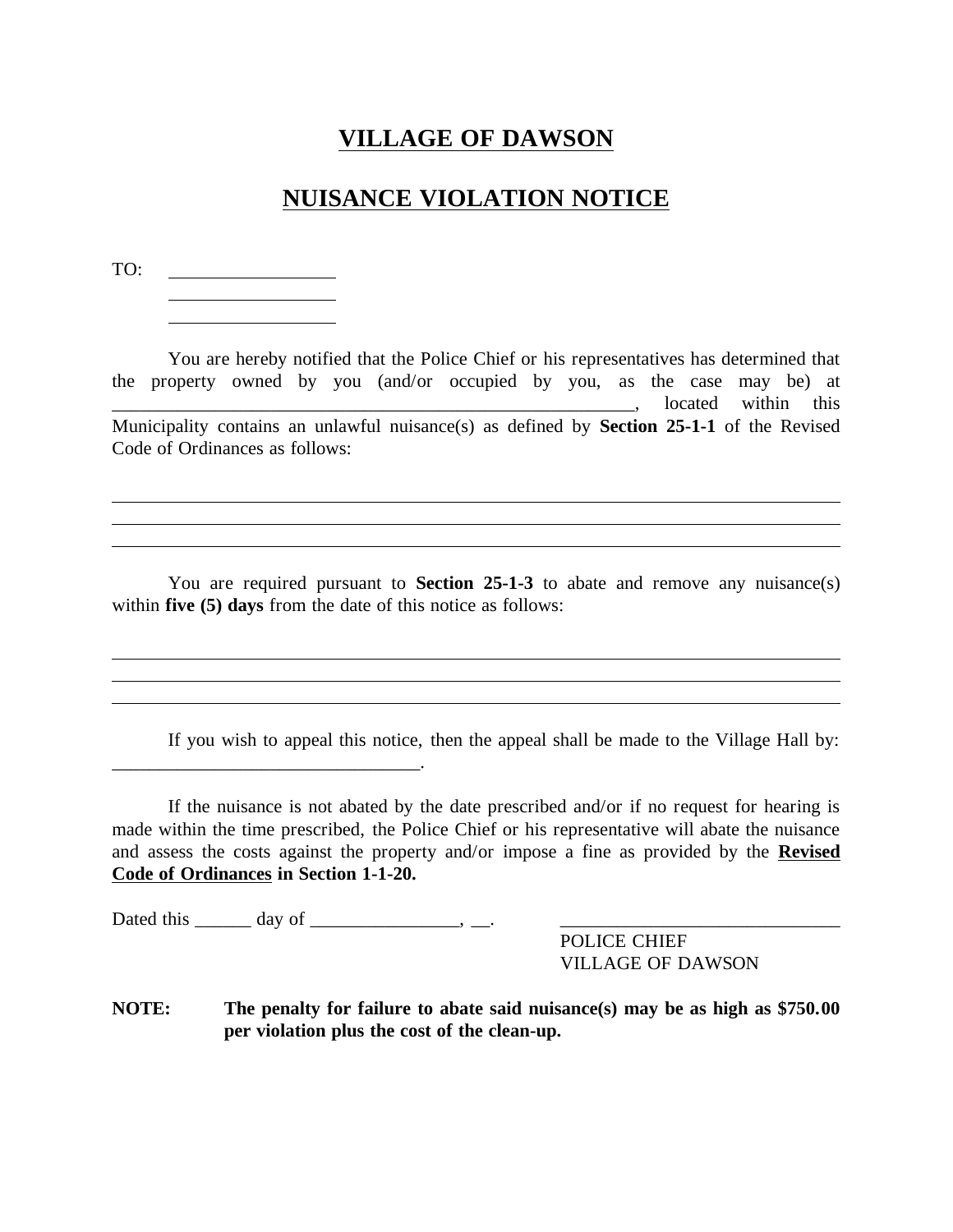# **N O T I C E**

## **UNLAWFUL WEED GROWTH**

TO: <u> 1990 - Johann Barbara, martin a</u>

You are hereby notified that the Village Board or its designated representative has determined that property owned by you (and/or occupied by you, as the case may be) at \_\_\_\_\_\_\_\_\_\_\_\_\_\_\_\_\_\_\_\_\_\_\_\_\_\_\_\_\_\_\_\_\_\_\_\_\_\_\_\_\_\_\_\_\_\_, located within the Corporate limits contains unlawful weed growth as defined by **Chapter 25, Article II** of the Revised Code of Ordinances.

You are required to remove all growth within **five (5) days** from the date of this Notice.

If you refuse or neglect to remove such growth, the corporate authorities of this Municipality may provide for the removal thereof. The cost of such growth removal shall be paid by you.

> VILLAGE CLERK VILLAGE OF DAWSON

Dated this \_\_\_\_\_\_\_\_\_ day of \_\_\_\_\_\_\_\_\_\_\_\_\_\_\_\_\_\_\_\_\_\_\_\_\_, \_\_\_\_.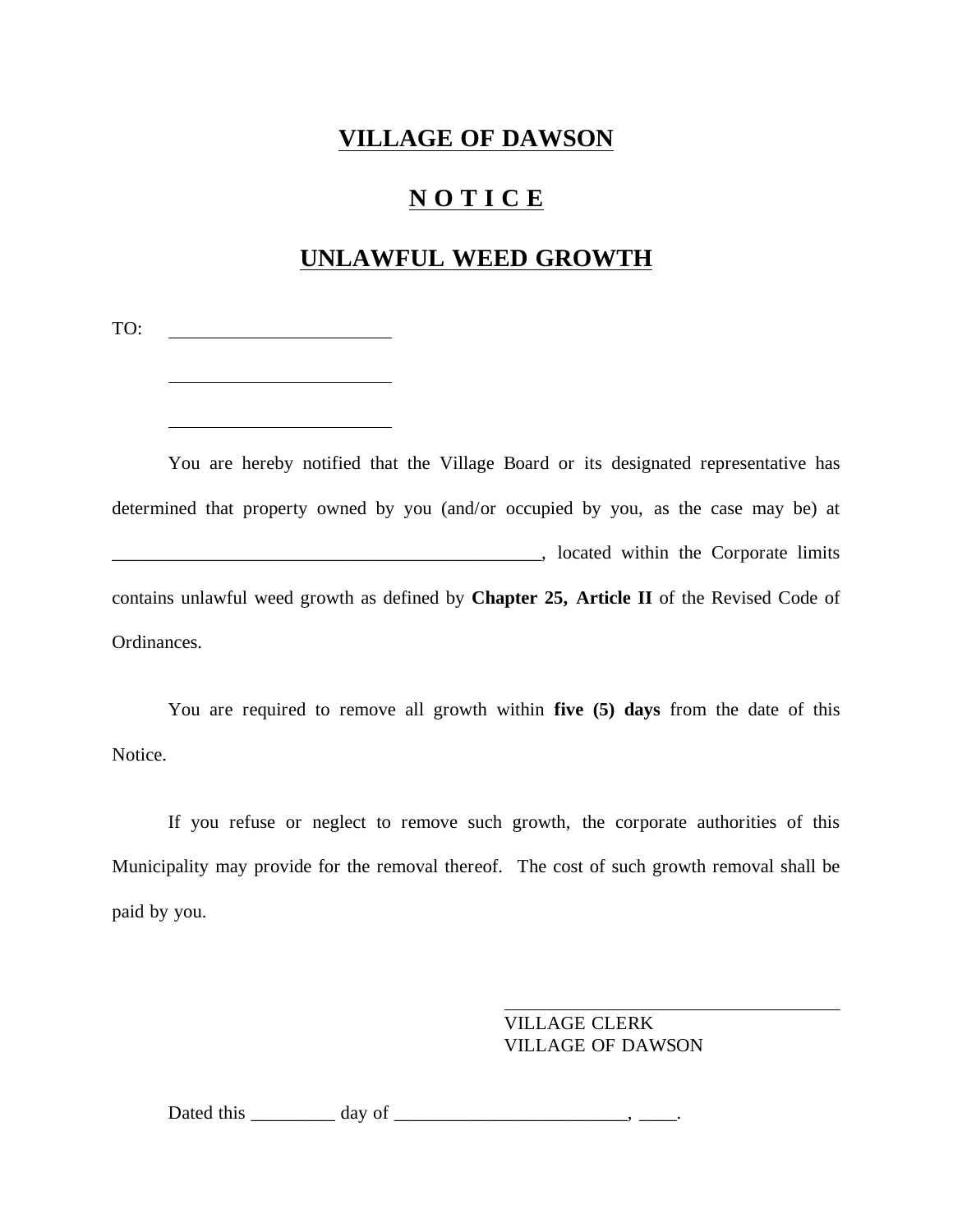## **N O T I C E**

## **UNLAWFUL GARBAGE AND/OR DEBRIS**

| TO:<br><u> 1989 - John Stein, Amerikaansk politiker (</u>                                     |  |  |  |
|-----------------------------------------------------------------------------------------------|--|--|--|
|                                                                                               |  |  |  |
|                                                                                               |  |  |  |
| has determined that property owned by you (and/or occupied by you, as the case may be)        |  |  |  |
|                                                                                               |  |  |  |
| Corporate limits contains garbage and/or debris as defined by Chapter 25, Article III, of the |  |  |  |
| Revised Code of Ordinances.                                                                   |  |  |  |

You are required to remove all such material within **five (5) days** from the date of this Notice.

If you refuse or neglect to remove such garbage and/or debris, the corporate authorities of this Municipality may provide for the removal thereof. The cost of the garbage and/or debris removal shall be paid by you.

> VILLAGE CLERK VILLAGE OF DAWSON

Dated this \_\_\_\_\_\_\_\_\_ day of \_\_\_\_\_\_\_\_\_\_\_\_\_\_\_\_\_\_\_\_\_\_\_\_\_, \_\_.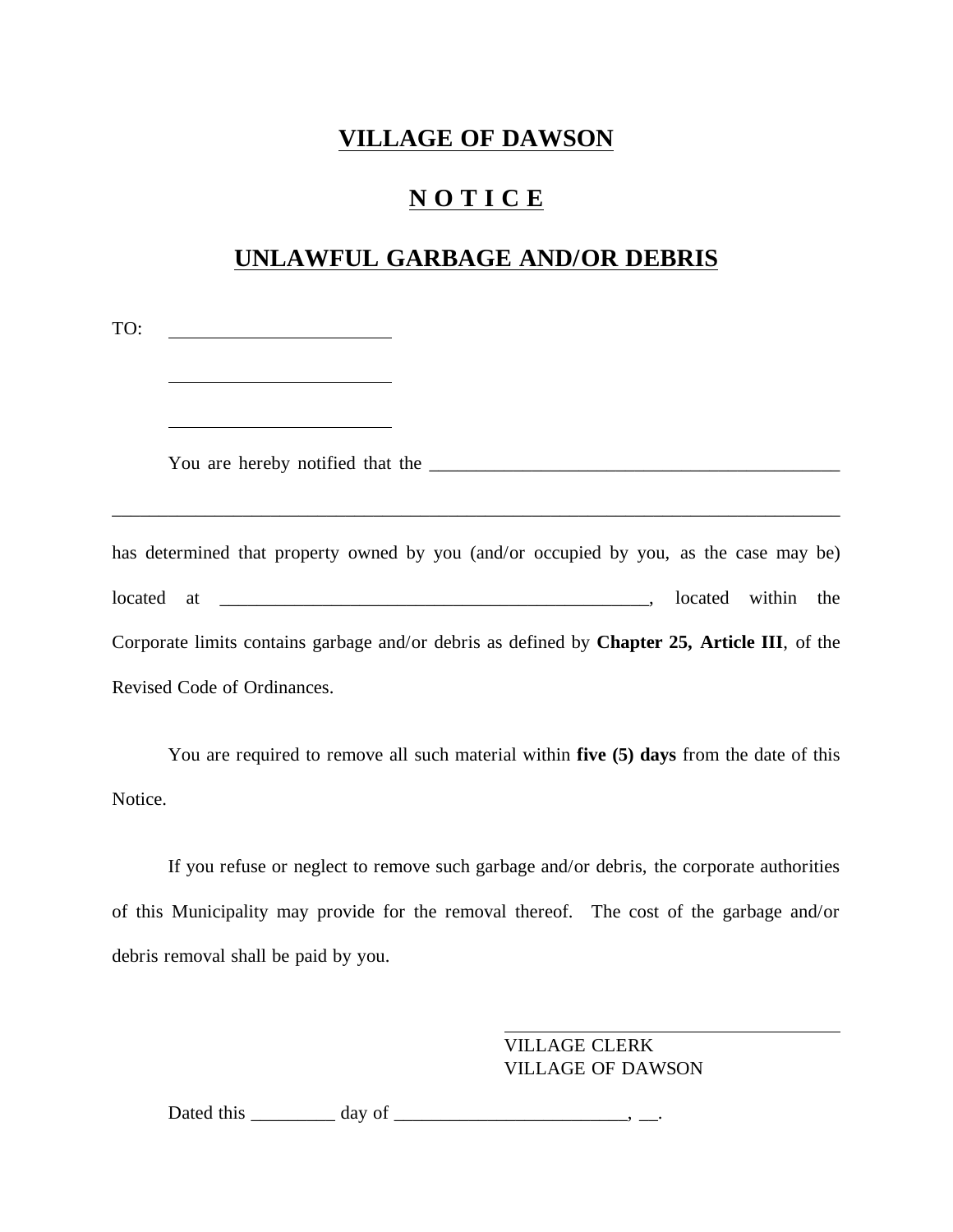## **N O T I C E**

## **INOPERABLE VEHICLE**

TO:

You are hereby notified that the Police Department has determined that an "inoperable vehicle(s)" owned by you (and/or stored by you, as the case may be) located at \_\_\_\_\_\_\_\_\_\_\_\_\_\_\_\_\_\_\_\_\_\_\_\_\_\_\_\_\_\_\_\_\_\_\_\_\_\_\_\_\_\_\_\_\_\_, located within the Corporate limits of this Municipality contains an inoperable vehicle(s), as defined by **Chapter 25, Article IV,** of the Revised Code of Ordinances.

You are required to abate and remove any and all inoperable vehicles within **seven (7) days** from the date of this Notice.

If you wish to appeal said notice, then the appeal shall be made to the Corporate Authorities within **five (5) days** of this Notice.

If you refuse or neglect to remove and dispose of the specified inoperable vehicle(s), the Police Chief of this Municipality may provide for the removal and abatement thereof. The cost of such removal and abatement shall be paid by you.

> POLICE CHIEF VILLAGE OF DAWSON

Dated this \_\_\_\_\_\_\_\_\_ day of \_\_\_\_\_\_\_\_\_\_\_\_\_\_\_\_\_\_\_\_\_\_\_\_\_, \_\_.